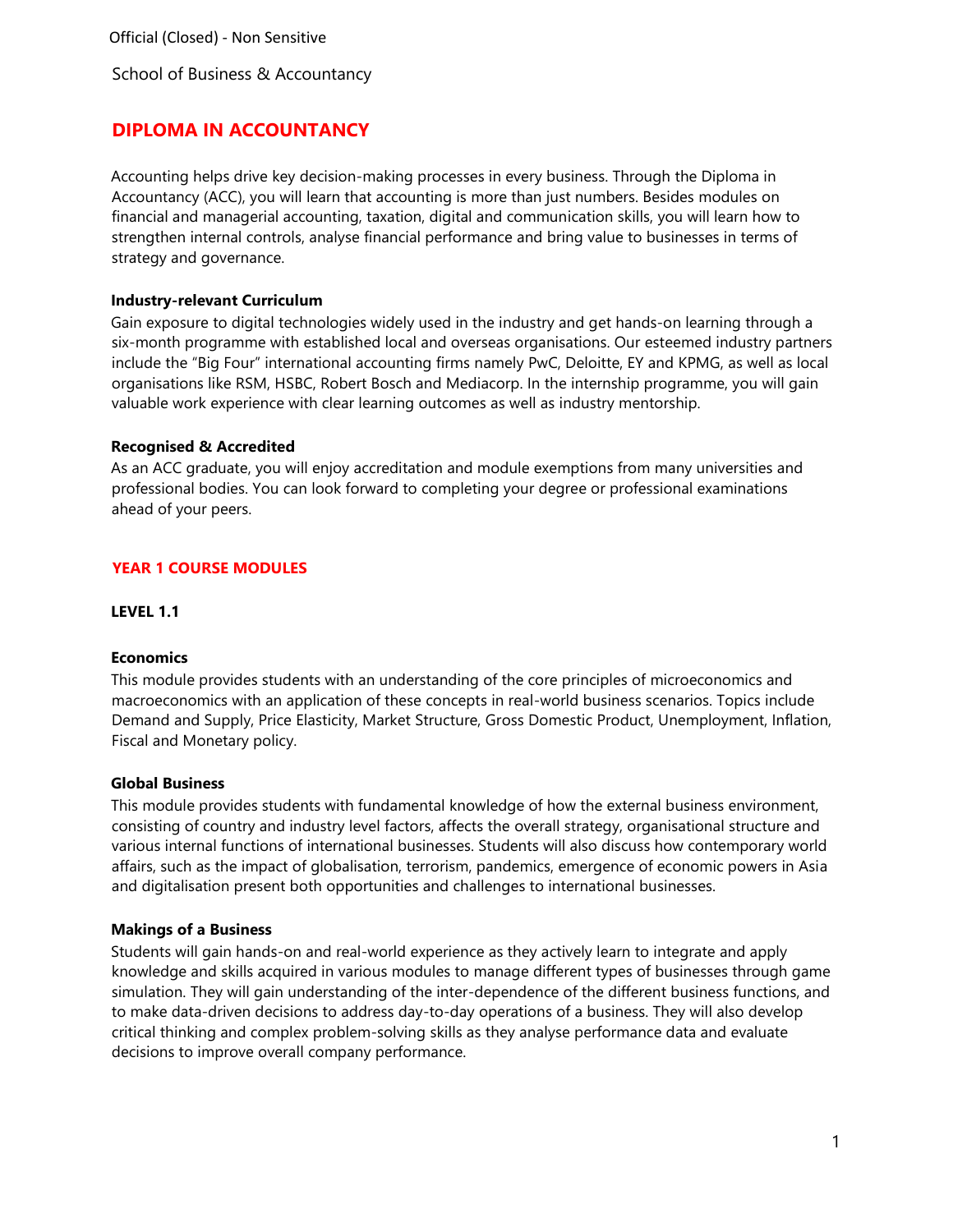School of Business & Accountancy

# **Programming for Business**

This module provides students with fundamental programming concepts and best coding practices through the extensive use of in-class demonstrations and hands-on practices. Students will learn how technology functions by building digital solutions such as business applications and tasks automation by applying their programming skills. Students will learn how to problem solve through computational thinking.

### **Statistical Applications for Business**

This module introduces students to basic statistical concepts, tools and models. Students will learn how to organise and analyse data, as well as interpret results for decision-making in the business world. Students will apply and reinforce their learnings through data presentation and performing descriptive analysis on data generated from the Business Simulated Game.

### **LEVEL 1.2**

### **Business Communication 1**

This module teaches students to effectively refine their written and spoken communication skills, discussion techniques, and people skills. Students will learn techniques to think on their feet to deliver an effective business pitch confidently. They will learn to persuasively communicate opportunities and ideas by creatively tailoring their business message for their target audience using storytelling techniques. Students will also develop their information literacy skills to craft clear business messages using APA style referencing.

#### **Business Law**

This module provides students with an understanding of the basic knowledge of the law and its application in a business environment. Topics include the Singapore Legal System, Law of Contract, Law of Tort, Law of Agency/E-Commerce/Artificial Intelligence Law (E-Comm/AI Law), Law of Business Organisations, Introduction to Company Law and Intellectual Property Law. Students will also develop clarity of thought that requires a critical discerning eye and logical reasoning when applying legal principles to practical business decisions.

#### **Career & Professional Preparation**

This module supports students in their journey of self-discovery, character-building, NP values-inculcation, development of education and career goals via experiential activities and guided reflections with CPP coaches. To prepare them for their career and the future, students will also deepen their knowledge of the respective diploma curriculum and industries through learning journeys, mentorship and opportunities for interactions with alumni and industry practitioners. The module will incorporate a more comprehensive feedback and reflective approach from self, peers, tutors and the industry mentor to support students' holistic growth and development.

#### **Finance & Accounting for Business**

The module imparts basic accounting and finance knowledge to students, in areas such as accounting equations, accounting principles, financial statements, ratio analysis, cash budgeting, short-term financing strategies, time value of money and capital investment analysis. Students will demonstrate their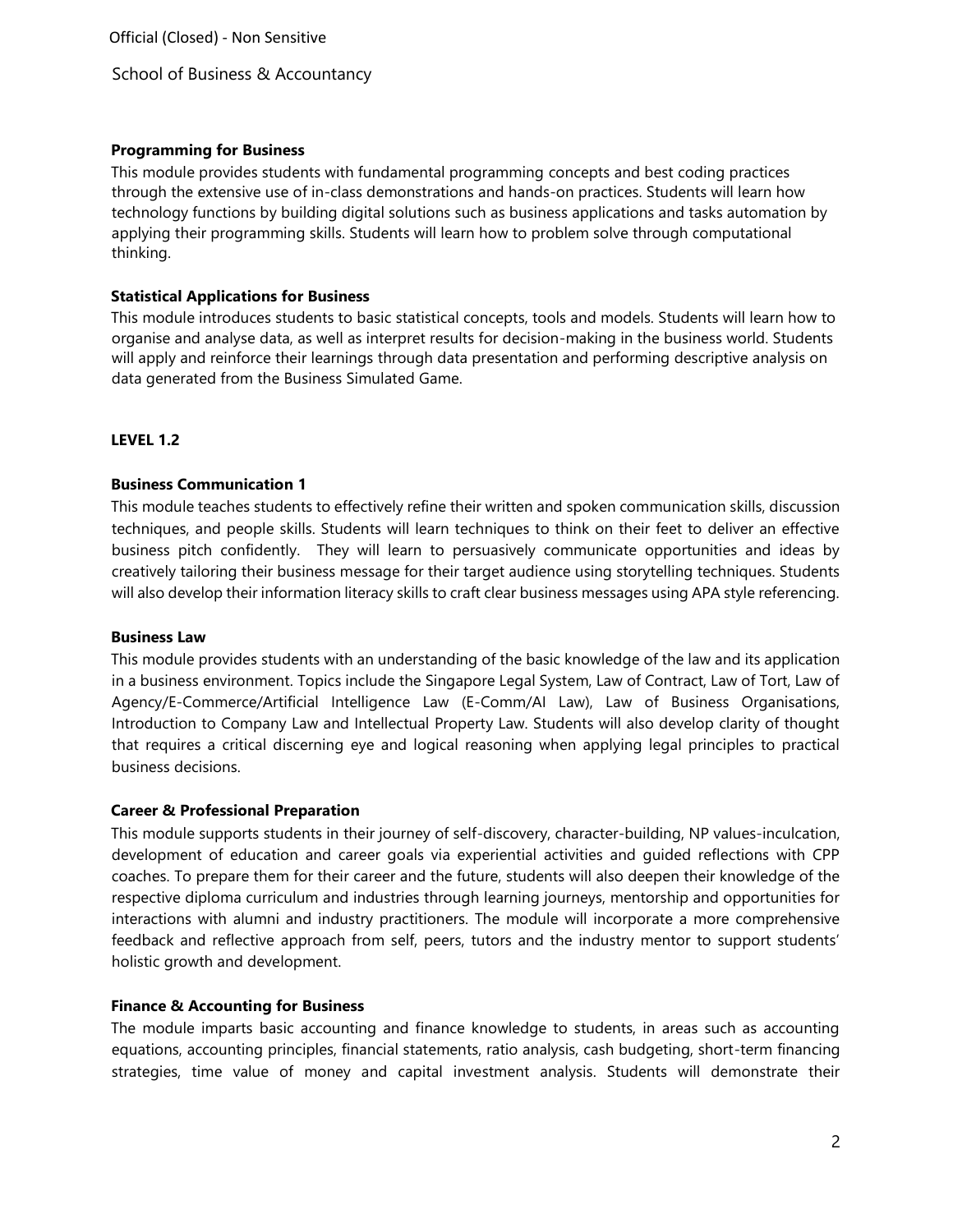### School of Business & Accountancy

understanding by using financial software to interpret financial accounting information for decision-making in business environments when working on integrated project scenarios.

#### **Kickstart a Business**

The module is designed for students to integrate and apply learning from the different modules to address real-world challenges provided by industry partners. Using the Lean methodology, students will build a Lean Canvas Model to develop and showcase a minimum viable product to address challenges and evaluate opportunities. They will learn about resource optimisation and value creation for businesses.

### **User-Centred Design for Business**

The module covers digital media design competencies with user-centered design principles. Students will learn to use design software and apply the design competencies on digital platforms such as web, mobile and desktop. Students will also learn to address digital design issues related to the user experience, presentation of the information, the imagery and the visualisation during their designing process.

# **YEAR 1 COURSE CURRICULUM**

| Module Name                                  | <b>Credit Units</b> |
|----------------------------------------------|---------------------|
| Level 1.1 (21 hours per week)                |                     |
| Economics                                    | 3                   |
| Global Business                              | 3                   |
| Makings of a Business                        | 4                   |
| Programming for Business                     | 3                   |
| <b>Statistical Applications for Business</b> | 4                   |
| Health & Wellness^                           | 1                   |
| Innovation Made Possible^                    | 3                   |
| English Language Express*                    | ΝA                  |
| Level 1.2 (18 hours per week)                |                     |
| <b>Business Communication 1</b>              | 3                   |
| <b>Business Law</b>                          | 3                   |
| Career & Professional Preparation            | 2                   |
| Finance & Accounting for Business            | 3                   |
| Kickstart a Business                         | 4                   |
| User-Centred Design for Business             | 3                   |

**Notes:**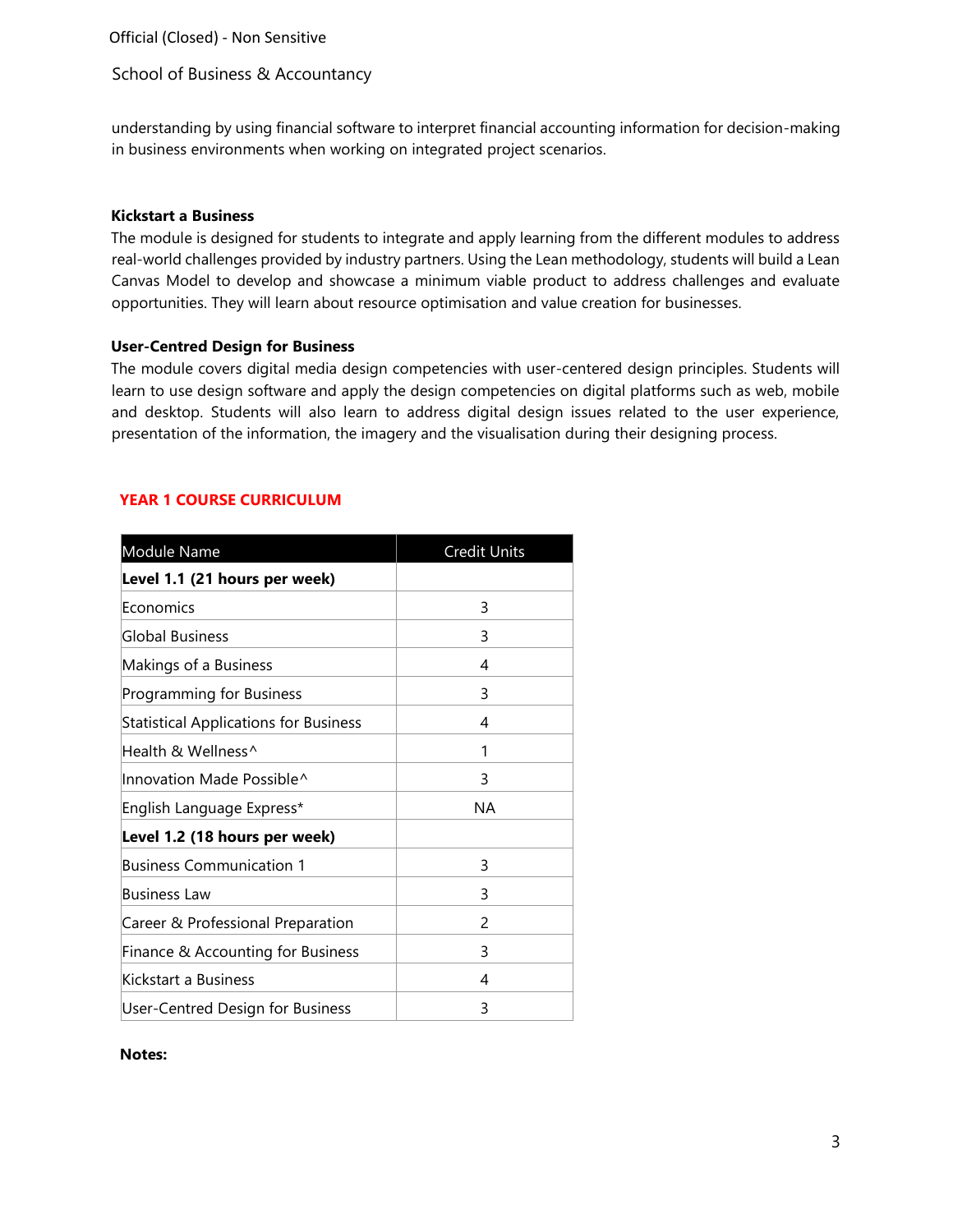School of Business & Accountancy

^ For more details on Interdisciplinary Studies (IS) electives, please log on to [www.np.edu.sg/is](http://www.np.edu.sg/is) \* This module is only offered to students who are weaker in the English Language.

# **IS Modules**

The School of Interdisciplinary Studies (IS) delivers a broad-based curriculum, which nurtures a new generation of professionals with multidisciplinary skills and an innovative and entrepreneurial spirit to meet the challenges of a knowledge economy. IS offers both prescribed modules and electives to challenge boundaries. Prescribed modules develop students' competencies in core areas such as Communication, Innovation and Enterprise, Culture and Communication, and Personal Mastery and Development, while elective modules provide insights into Arts and Humanities, Business, Design, and Science and Technology.

# **YEAR 2 COURSE MODULES**

#### **LEVEL 2.1**

#### **Company Law & Secretarial Practice**

This module covers topics relating to company law including effects of incorporation, directors' duties and liabilities, members' rights, share capital, debentures, corporate rescue schemes and liquidation. Students will be familiarised with practical applications of the Companies Act and other relevant legislation, and get exposure in corporate secretarial work.

#### **Digitalisation & Data Analytics 1**

This module covers the fundamental concepts and widely used tools of data analytics. Students will learn to communicate with database systems to extract relevant data, navigate a cloud-based financial accounting software and apply robotic tasks automation skills. These skills enable students to efficiently and effectively operate business processes as well as be key stewards of large-scale financial data.

#### **Financial Accounting**

This module introduces students to the fundamental principles of accounting, accounting equation, doubleentry, analysis and recording of business transactions. Basic concepts of sustainability accounting are also introduced. Other topics include end-of-period adjustments, accounting for cash & credit transactions, inventories, fixed assets, liabilities and preparation of financial statements for service and trading concerns.

#### **Singapore Taxation**

This module gives an overview of the Singapore income tax system and its tax administration. It introduces the tax concepts and principles in the areas of individual and corporate taxation as well as goods and services tax. Students will learn to prepare income tax computations for resident individuals and companies, including applying tax concepts in tax planning strategies.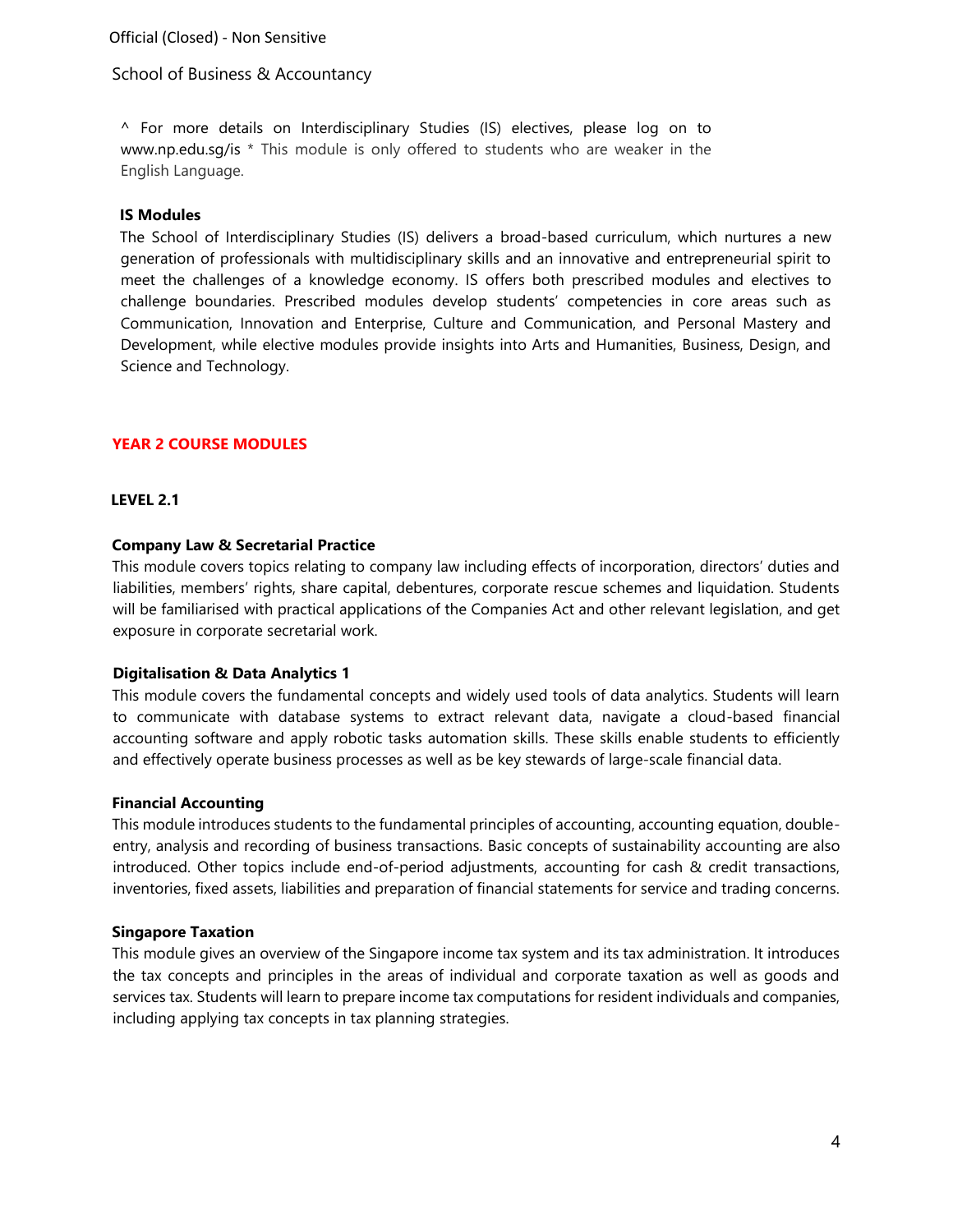School of Business & Accountancy

# **LEVEL 2.2**

### **Assurance, Risk & Forensic Accounting**

This module introduces business risk assessment, sustainability-related risks, application of internal controls to business and analysis of financial information to detect financial reporting misconduct. It covers audit planning, control testing and audit procedures that comply with Singapore Standards on Auditing. It equips students with relevant skills and attitudes, as well as the professional skepticism and judgement for a career in assurance.

### **Business Communication 2**

This module builds on the foundation of Business Communication 1 and creates opportunities for students to strengthen their oral and written communication. Students will be required to enhance their presentation skills through impromptu speeches. Students will also learn how to prepare a business proposal. Job hunting and employment skills will be introduced to prepare students for a positive start to their careers. Students will learn about personal branding and will be taught to write application letters and resumes. Additionally, students will learn job interview techniques through role-plays and simulations

### **Corporate Reporting**

This module develops students' ability to prepare financial statements and disclosure requirements for limited liability companies that are in compliance with the minimum disclosure requirements of Singapore's Financial Reporting Standards (FRS) and relevant regulations. Topics covered include financial reporting for limited liability companies, as well as accounting principles in selected FRSs.

#### **Digitalisation & Data Analytics 2**

This module covers the use of an in-demand programming language incorporating descriptive and predictive analytics and the application of techniques to identify data quality issues and perform data cleansing. Students will also learn widely used business intelligence tools and apply these skills to convert data into meaningful visualisation for making insightful business decisions.

# **YEAR 2 COURSE CURRICULUM**

| <b>Module Name</b>                 | <b>Credit Units</b> |
|------------------------------------|---------------------|
| Level 2.1 (20 hours per week)      |                     |
| Company Law & Secretarial Practice | 3                   |
| Digitalisation & Data Analytics 1  | 3                   |
| Financial Accounting               | 6                   |
| Singapore Taxation                 | 6                   |
| World Issues: A Singapore          | 2                   |
| Perspective^                       |                     |
| Level 2.2 (19 hours per week)      |                     |
| Assurance, Risk & Forensic         | 6                   |
| Accounting                         |                     |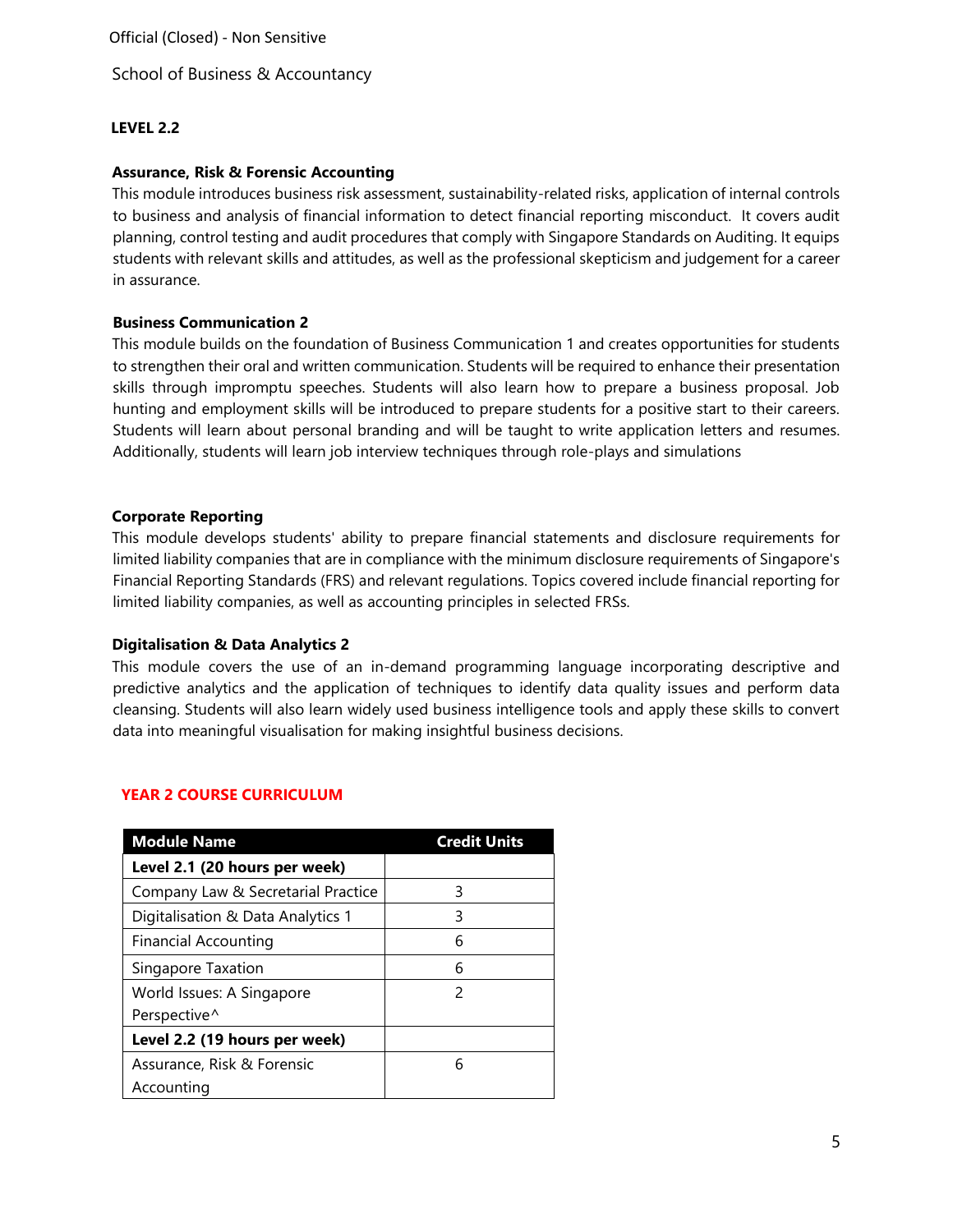# School of Business & Accountancy

| <b>Business Communication 2</b>   |  |
|-----------------------------------|--|
| Corporate Reporting               |  |
| Digitalisation & Data Analytics 2 |  |

#### **Notes:**

^ For more details on Interdisciplinary Studies (IS) electives, please log on to [www.np.edu.sg/is](http://www.np.edu.sg/is)

### **IS Modules**

The School of Interdisciplinary Studies (IS) delivers a broad-based curriculum, which nurtures a new generation of professionals with multidisciplinary skills and an innovative and entrepreneurial spirit to meet the challenges of a knowledge economy. IS offers both prescribed modules and electives to challenge boundaries. Prescribed modules develop students' competencies in core areas such as Communication, Innovation and Enterprise, Culture and Communication, and Personal Mastery and Development, while elective modules provide insights into Arts and Humanities, Business, Design, and Science and Technology.

# **YEAR 3 COURSE MODULES**

#### **LEVEL 3.1**

### **Advanced Corporate Reporting & Sustainability**

The module aims to deepen students' understanding of sustainability and equip students with in-depth knowledge of more complex accounting concepts covering selected Singapore's Financial Reporting Standards (FRS) as well as preparation of consolidated financial statements in order to present financial information in a form complying with professional requirements, using service-learning as one of the pedagogies.

#### **Corporate Finance**

This module provides students with the fundamental knowledge in financial management. It gives an overview of the local corporate advisory services as well as business valuations. Students are given the opportunity to understand as well as explore the use of appropriate approaches and valuation tools to assess and value projects, business segments and companies.

#### **Decision-Making & Control for Business**

Students are introduced to cost and management accounting techniques for business planning, decisionmaking and cost control. Students learn to identify key business and sustainability-related issues in different real-world scenarios and aid management in making informed and timely decisions. Upon completion, students are well-prepared to become a valued managerial accountant.

#### **LEVEL 3.2**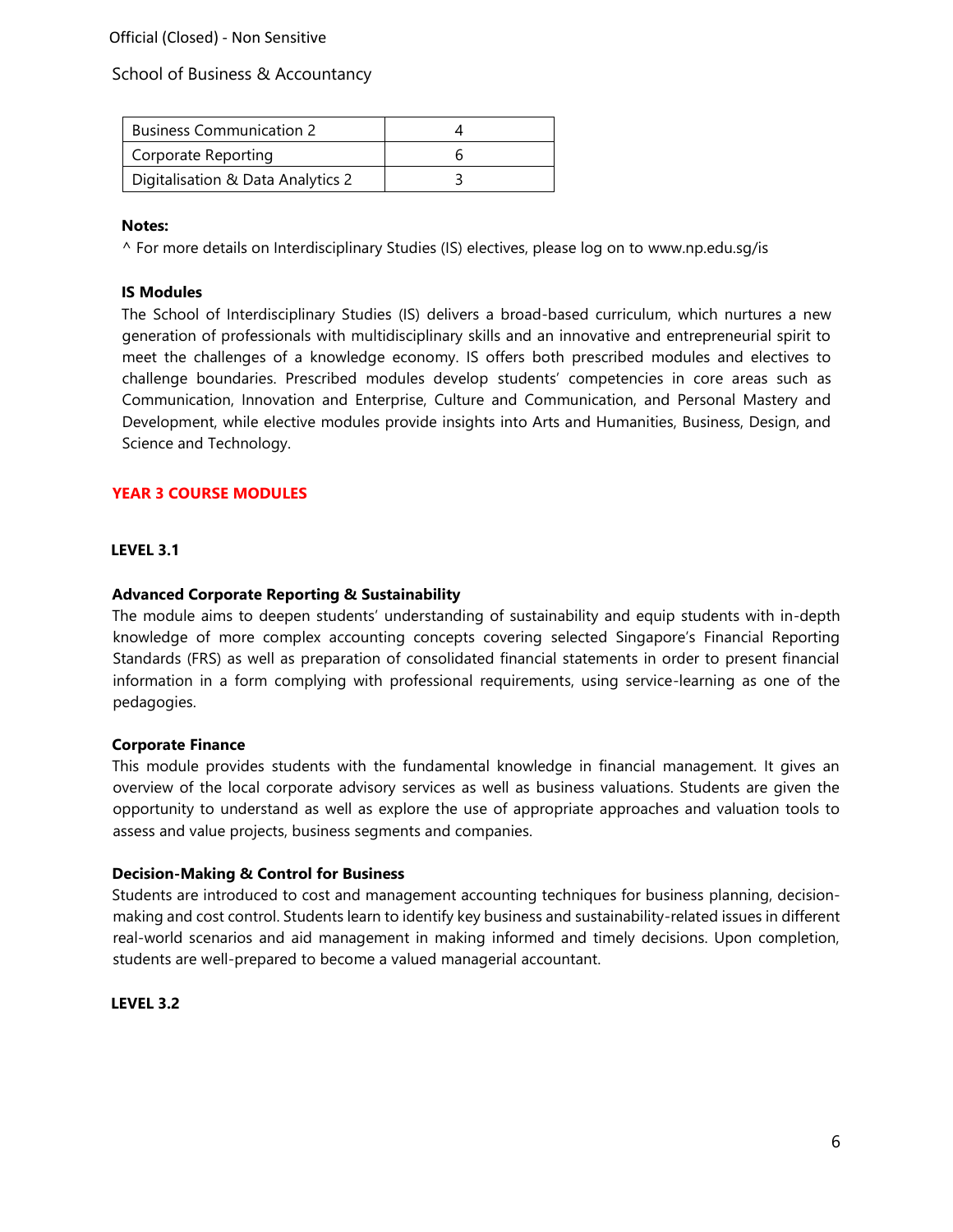School of Business & Accountancy

# **6-Month Internship**

Students will intern for six months with international accounting firms, financial institutions, manufacturing companies or public sector entities. Under the mentorship of professional practitioners, they will experience and learn from the challenges of the working environment.

### **Ethics for the Professional Accountant**

This module is an introduction to ethical codes that Institute of Singapore Chartered Accountants (ISCA) members adhere to. These include Ethics Pronouncements (EP) 100 on Code of Professional Conduct and Ethics, and EP 200 on Anti-Money Laundering and Countering the Financing of Terrorism. Students will learn about possible threats to compliance and safeguards to address these threats.

# **BUSINESS DIGITALISATION TRACK**

# **LEVEL 3.1**

# **Advanced Applied Business Analytics**

Students will learn and apply the techniques in Business Intelligence and Analytics technologies to transform the reporting and analysis of businesses through visualisation and utilise the predictive capabilities of analytics. They will learn to aggregate diverse and complex data to build purposeful data repositories for analysis through business models such as regression, association, clustering and sales funnels. Students are expected to describe and analyse their findings through dash boarding and appropriate forecasting techniques

# **Artificial Intelligence & Robotics**

Students will learn about the nature and types of AI and Robotics. They will also examine how these two areas are being applied in organisations and businesses. Students will go on learning journeys to see real life examples and applications and interact with its practitioners. Students will also need to complete practical projects on AI for an SME. For example, the project could be the implementation of AI in Human Resource. Students will also be exposed to the AI tools and applications in the marketplace and have the opportunity to learn, try and possibly create some of them.

# **Digital Transformation Marketing Strategy**

Students will learn about the strategies in transforming Marketing through digital and social media for the purposes of stakeholder engagement, business expansion and brand building. Students will learn how digital and social media can shape new ways business organisations operate, and understand the impact of digital and social media on the business. Students will have the opportunity to learn through planning and developing a digital media strategy for a company and explore current digital media trends and strategies employed by successful organisations.

# **Emerging Technologies & Disruptive Innovation**

Students will survey the digital landscape and learn about emerging technologies such as AR/VR/MR, AI/Robotics, Analytics, Internet of Things (IoT) and the evolving nature of business platform models and the architecture of enterprise system. They will distil key lessons on the way these technologies are disrupting businesses and society. Students will learn about the innovation process in translating new and/or existing knowledge into marketable solutions. They will be able to better appreciate the disruptions facing businesses and acquire a change mindset.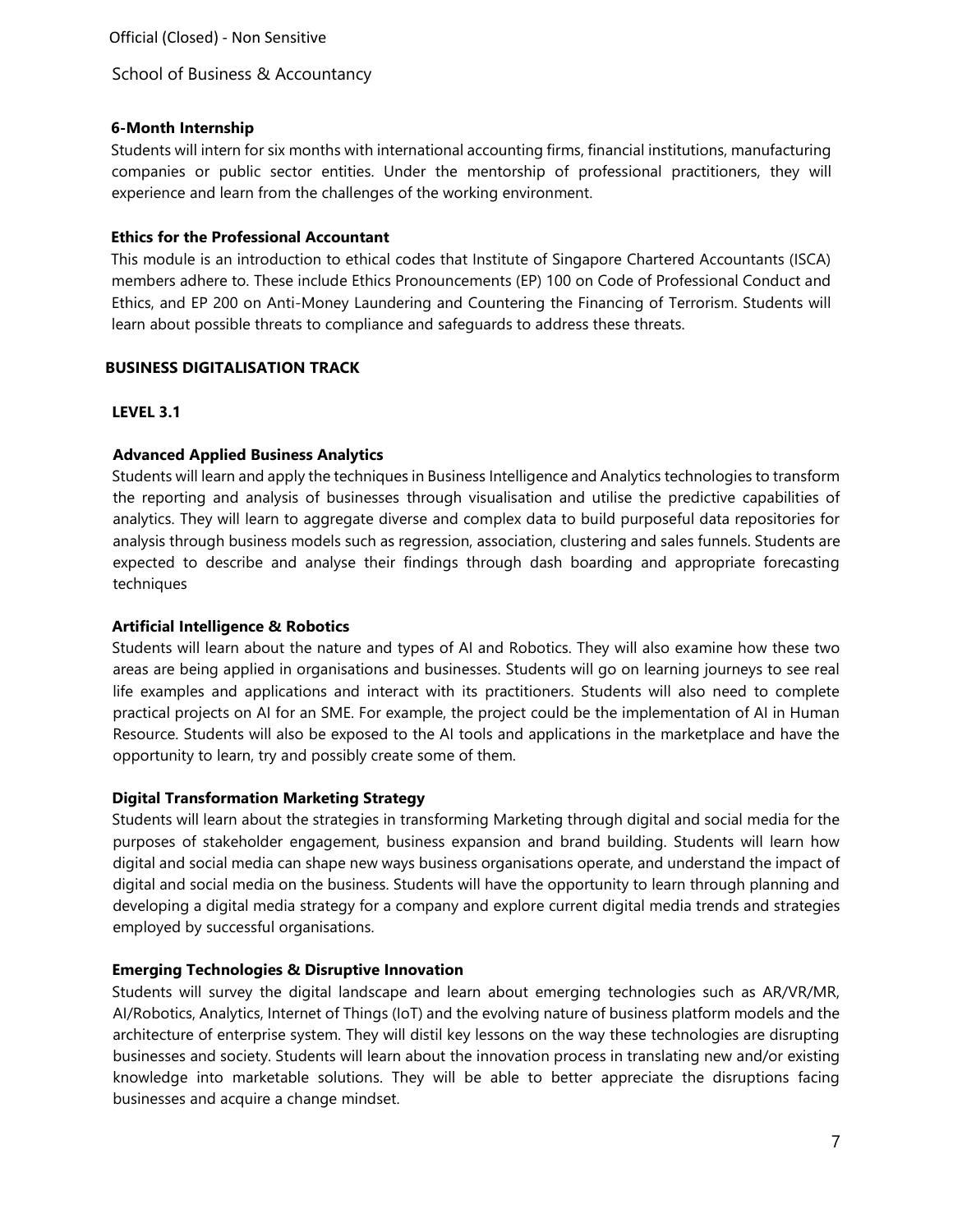School of Business & Accountancy

### **10-Week internship**

This internship enables students to apply the competencies they acquire in the Business Digitalisation Track. Students are given the opportunity to work for a period of ten weeks in various industries and setups ranging from small and medium-sized enterprises, startups, multinational corporations to public service, with a role in a specific business digitalisation project. Industry practitioners will be mentors to the students.

### **LEVEL 3.2**

### **Advanced Corporate Reporting & Sustainability**

The module aims to deepen students' understanding of sustainability and equip students with in-depth knowledge of more complex accounting concepts covering selected Singapore's Financial Reporting Standards (FRS) as well as preparation of consolidated financial statements in order to present financial information in a form complying with professional requirements, using service-learning as one of the pedagogies.

### **Ethics for the Professional Accountant**

This module is an introduction to ethical codes that Institute of Singapore Chartered Accountants (ISCA) members adhere to. These include Ethics Pronouncements (EP) 100 on Code of Professional Conduct and Ethics, and EP 200 on Anti-Money Laundering and Countering the Financing of Terrorism. Students will learn about possible threats to compliance and safeguards to address these threats.

### **12-week internship**

This 12-week internship, that is completed after students complete the Business Digitalisation Track, provides students the opportunity to apply competencies acquired in the Accountancy course to real-world issues in an accounting or related role. Students hone their 21st Century Competencies and deepen their learning of professional skills and industry code of ethics.

# **YEAR 3 COURSE CURRICULUM**

| <b>Module Name</b>                     | <b>Credit Units</b> |
|----------------------------------------|---------------------|
| Level 3.1 (20 hours per week)          |                     |
| Advanced Corporate Reporting &         | 6                   |
| Sustainability                         |                     |
| Corporate Finance                      | 4                   |
| Decision-Making & Control for          | 6                   |
| Business                               |                     |
| Project ID: Connecting the Dots^       | 4                   |
| Level 3.2 (22 hours per week)          |                     |
| 6-Month Internship                     | 20                  |
| Ethics for the Professional Accountant | $\mathcal{P}$       |
|                                        |                     |
| <b>Business Digitalisation Track</b>   |                     |
| Level 3.1 (21 hours per week)          |                     |